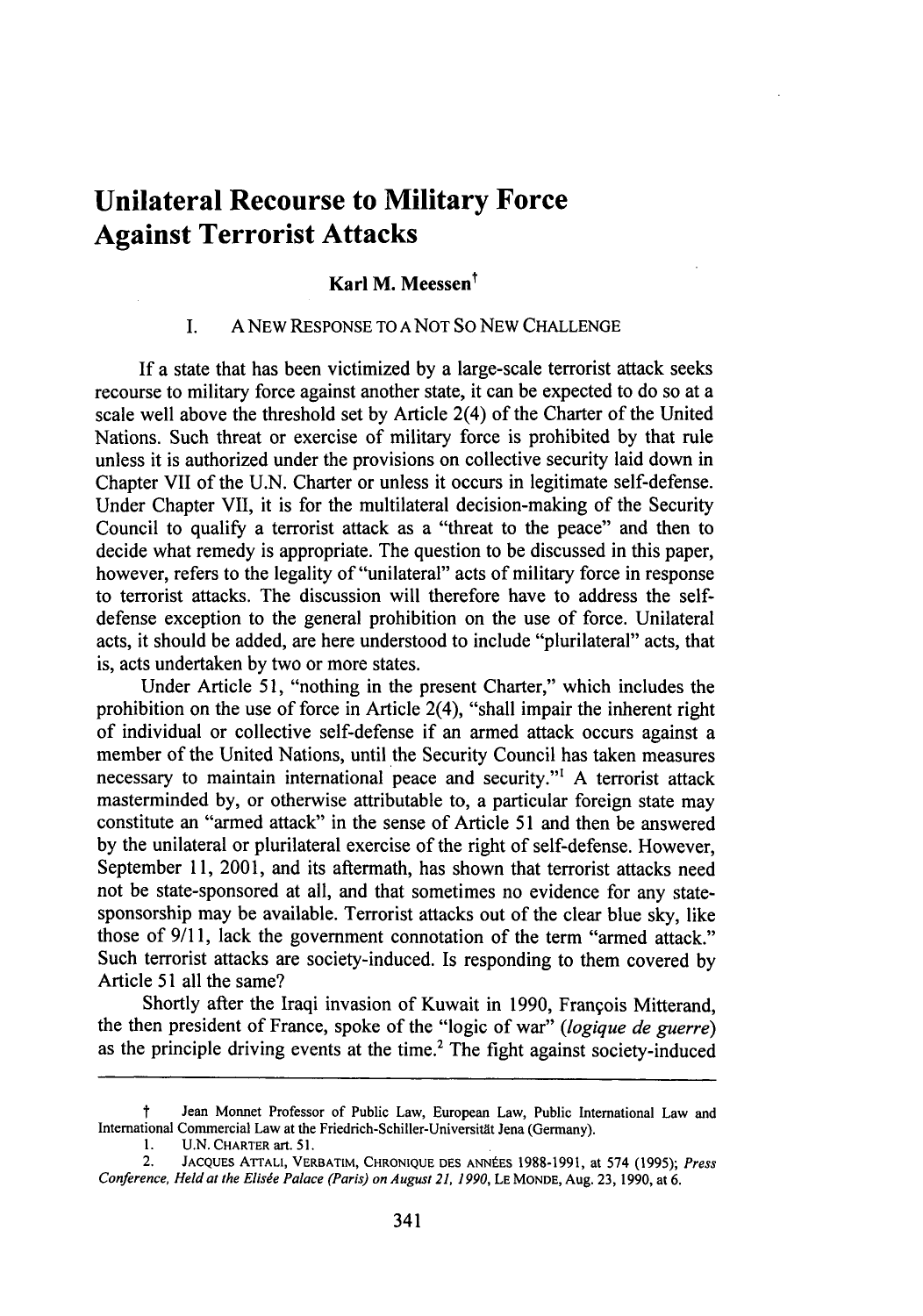terrorism, too, follows its own logic. That logic is equally inescapable but also quite different from the logic of war President Mitterand had in mind.<sup>3</sup> While the potential of society-induced crossborder terrorism may only have become manifest on September 11, trying to fight it on a worldwide scale certainly is an entirely new phenomenon. The precise properties of the logic of that fight, one is glad to note, are unknown so far. Conjectural considerations cannot altogether be avoided.

Legal rules, even of written law, rarely precede factual developments. Understandably, therefore, every conceivable effort is undertaken to apply the existing rules to the new phenomenon of a worldwide fight against societyinduced terrorism so as either to render an early verdict of illegality on unilateral action, $4$  or to pave the ground for a more favorable assessment by extending, or overextending, the meaning of the existing law.<sup>5</sup> In the post-9/11 literature, only a few authors advocate a new approach.<sup>6</sup> To leave the welltrodden paths means incurring a high risk, but such an approach at least offers the chance of viewing the structure of the rules in accordance with the pattern of the practice they are designed both to reflect and orient.

In venturing such a new approach, it is appropriate to start in Part II by setting out some characteristic features of society-induced terrorism and possible ways of fighting it. Thereafter, Part III will identify the pertinent rule on the right of self-defense against society-induced terrorist attacks as one of emerging customary law. It is directly based upon a state's "right to survival" and is limited by the principles of necessity and proportionality. Part IV will further discuss the contents of that rule with regard to three salient problems: the role of multilateral decision-making, preemptive strikes, and the choice of target states. Part V discusses the prospects for the rule in a postscript written after the war against Iraq.

## II. THE LOGIC OF THE FIGHT AGAINST TERRORISM

The fight against terrorism is taking place in an asymmetrical setting.<sup>7</sup> On September 11, 2001, the most powerful state the world has ever known, both in absolute and relative terms, was hit in the heart of both its military and

<sup>3.</sup> For the prospect of an "ongoing conflict" with regard to international terrorism, and its "differences from traditional warfare" see Ruth Wedgwood, *Responding to Terrorism: The Strikes Against Bin Laden,* 24 YALE J. INT'L L. 559, 560-3, 575 (1999).

*<sup>4.</sup> See e.g.,* PIERRE-MARIE Dupuy, DROIT INTERNATIONAL PUBLIC 603-08 (6th ed. 2002); Jonathan I. Charney, *Terrorism and the Right of Self-Defense,* 95 AM. J. INT'L L. 835, 837 (2001); Allain Pellet & Sarah Pellet, *The Aftermath of September 11,* 10 TILBURG FOREIGN L. REv. 64 (2002)

<sup>5.</sup> See, e.g., Albrecht Randelzhofer, *Article 51*, in 1 THE CHARTER OF THE UNITED NATIONS 802 (Bruno Simma ed., 2d ed. 2002); Thomas Franck, *Terrorism and the Right of Self-Defense,* 95 AM. J. INT'L L. 839 (2001); Christopher Greenwood, *International Law and the "War Against Terrorism,"* 78 INT'L AFF. 301 (2002).

<sup>6.</sup> *But see* W. Michael Reisman, *In Defense of World Public Order,* 95 AM. J. INT'L L. 833 (2001); Anne-Marie Slaughter & William Burke-White, *An International Constitutional Moment,* 43 HARV. INT'L L.J. 1 (2002); Karl M. Meessen, Selbstverteidigung als werdendes Völkergewohnheitsrecht, NEUE ZÜRCHER ZEITUNG, Feb. 18, 2003, at 4.

<sup>7.</sup> HERFRIED MÜNKLER, DIE NEUEN KRIEGE 242 (2002).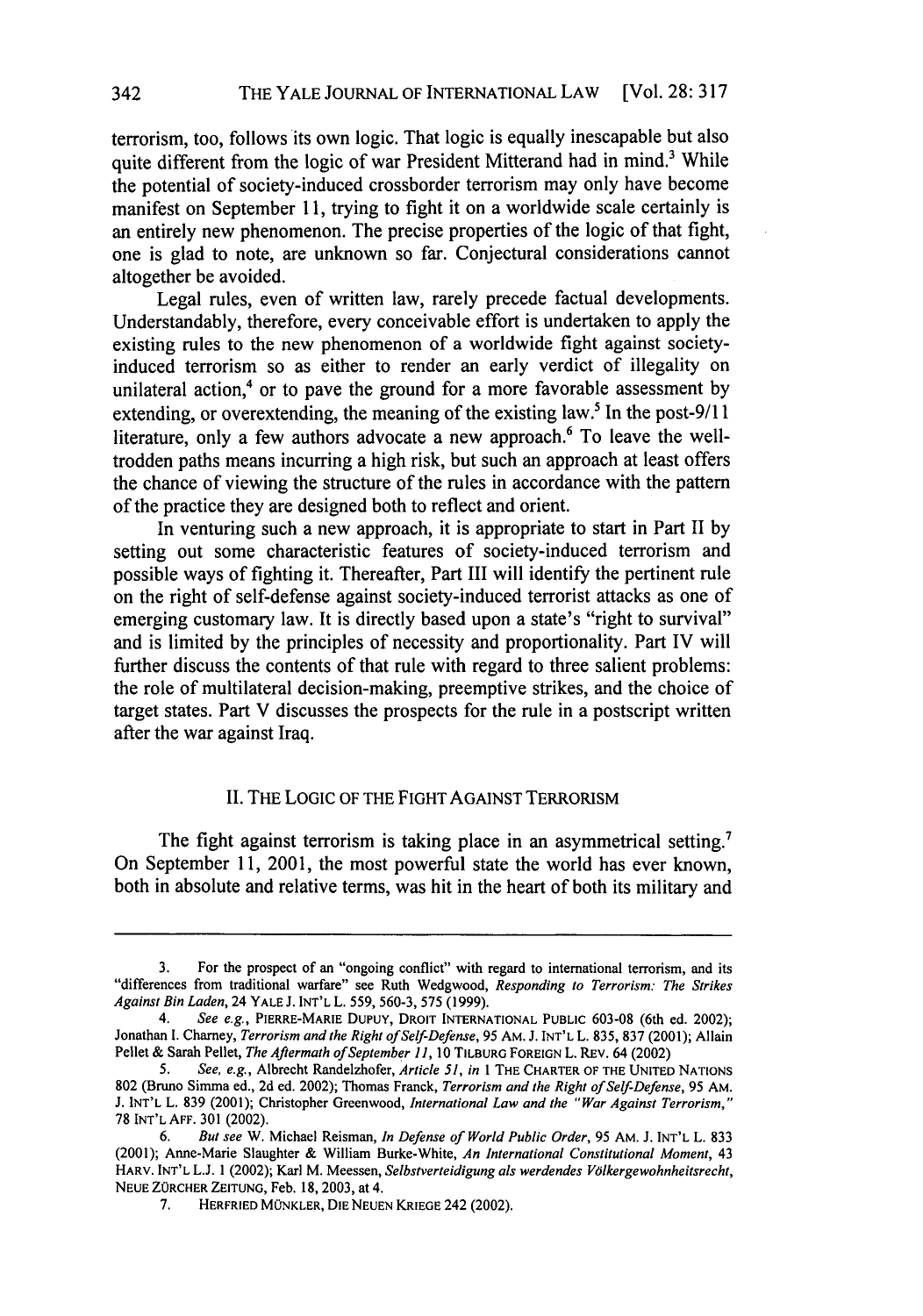commercial prowess by just a few men of daunting courage.<sup>8</sup> In addition to the terrorists' resolve to sacrifice their lives, it is their invisibility that gives them the capacity to launch attacks of such horrible effectiveness. The following examples show why it is difficult to fight an invisible enemy who has the freedom to choose where and when to strike:

(1) To defend oneself passively by bulletproof windows and other defensive measures is a helpful and, with respect to prime targets, a necessary measure of precaution. But surely it is impossible to protect all high-rise buildings of the world against kamikaze aircraft, nor can every discotheque be turned into a fortress.

(2) Police action against terrorist networks, if carried out in all of the 190 or so states of the world, would be extremely helpful, yet there will always be some states that merely feign serious action or openly refuse to cooperate.

(3) Targeting individual terrorists, e.g., by launching a missile from a drone to blow up a private car filled with presumed terrorists peacefully traveling in the Yemenite desert,<sup>9</sup> may spread an intended feeling of insecurity but such measures fall short of rule-of-law principles, and the network structure of terrorist organizations allows for rapid replacements.

In the final analysis, society must rely on self-control. Society-induced terrorism can only be overcome by persuading terrorists to desist from causing indiscriminate casualties.<sup>10</sup> Terrorists, however, tend to be rather dogged. Religious conviction immunizes them against moral argument, or nearly so. Yet the hope for instant paradise does not fully explain their sense of determination. In addition, more worldly sentiments have to be taken into account. A quest for a share in the public memory of posterity may actually come close to an obsession for them. Terrorists have the living in mind: their family, their people, and their co-believers. A whole scene of sympathizers, who themselves prefer to remain on the safe side, inspire and motivate them.<sup>11</sup> Efforts of persuasion should be directed toward them. But how should one proceed?

First of all, the political objectives of the terrorists and their sympathizers should be taken seriously. This is not to suggest Munich-style appeasement, which was then, and is today, liable to trigger even more excessive demands. A reappraisal of one's own position, however, if

<sup>8.</sup> For an account, see Scan D. Murphy (ed.), *Contemporary Practice of the United States Relating to International Law,* 96 AM. **J. INT'L** L. 237 (2002).

<sup>9.</sup> Caroline Daniel, *Murky Tactics Surface in War on Terror,* FIN.TIMES, Nov.22, 2002, at 4.

<sup>10.</sup> For a psychological approach, see John J. Mearsheimer, *Hearts and Minds,* **NAT'L INTEREST,** Fall 2002, at 13.

*<sup>11.</sup> See, e.g.,* Phillip B. Heymann, *Dealing With Terrorism: An Overview,* **INT'L** SECURiTY, Winter 2001/02, at 27.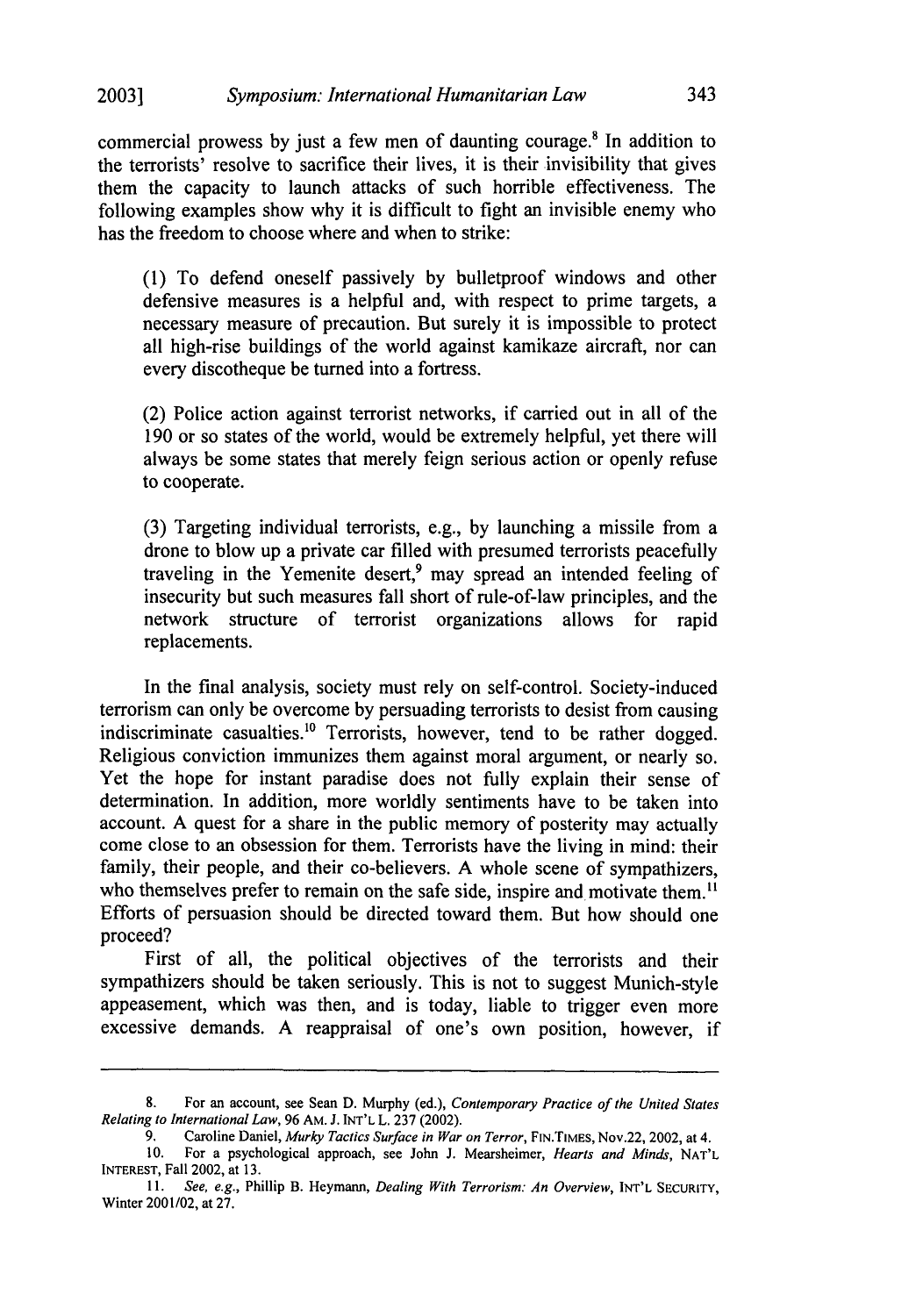undertaken in a sincere way and not as a sham, may work miracles whether or not it leads to a substantive adjustment of one's position or just to a careful restatement of that position's moral background. Thereby taking some wind out of the sails may induce second-thoughts among terrorist sympathizers and lessen their support. The prospect of suffering from increasing isolation is bound eventually to have an impact upon the terrorists themselves.

Second, with regard to the military option, it should be remembered that not even armed attacks of the traditional kind can be fought by firepower alone. In that respect, the United States has had both positive and negative experiences: in the two world wars and in Korea, the moral case for American military action was compelling, but it was not so persuasive in Vietnam. The moral case is about substance and, as Somalia has shown, about presentation. To present the most telling image on the television screen is even more important in the fight against terrorism than in traditional wars: $<sup>12</sup>$ </sup>

(1) It means to avoid any measure that, by its brutal appearance, could alienate public opinion. Deterrent effects would be outdone by calls for revenge.

(2) Symbols matter. The former skyline of Manhattan is remembered by every American, and many others. In the eyes of America's foes, even Saddam Hussein has a symbolic function, if only for his recklessness.

(3) Finally, there is a point which is perhaps better understood in a new frontier society than in the cozy corners of the European House:<sup>13</sup> it may from time to time be necessary to send the terrorists and their sympathizers a message of one's own determination, one's courage, and one's preparedness for sacrifice.

The foregoing observations do not exactly propound a call to arms. All that can be said at this point is that the fight against terrorism has to be envisaged—as it actually is—at many different levels at a time.<sup>14</sup> If there is a decisive battle to be fought against terrorism, it must be fought and won on the psychological level, which may involve signaling the resolve of Western society to take risks for its conception of world peace. The widely held view of the incapacitating effects of the "post-heroic age" may need to be refuted.'5 If military action is to be taken, neither the unilateral option, because of the probable unavailability of effective multilateral action, nor the option of

<sup>12.</sup> MÜNKLER, supra note 7 at 193.

<sup>13.</sup> See generally Robert Kagan, *Power and Weakness,* POLICY REV., June/July 2002.

<sup>14.</sup> For comprehensive programs, see Uniting and Strengthening America by Providing Appropriate Tools Required to Intercept and Obstruct Terrorism (USA PATRIOT) Act of 2001, Pub. L. No. 107-56, 115 Stat. 272 (codified in scattered Titles of U.S.C.); Council Framework Decision of 13 June 2002 Combating Terrorism, 2002 O.J. (L164) 3.; *Report of the Policy Working Group on the United Nations and Terrorism,* U.N. GA/SCOR, 57th Sess., Annex **1,** Agenda Item 162, A/57/273- S/2002/875 (2002).

**<sup>15.</sup>** MONKLER, *supra* note 7 at 177; *see* also Frederic Encel, *Les Enseignements de la guerre ttats-Unies Al Quarda,* DtFENSE **NATIONALE,** March, 2002.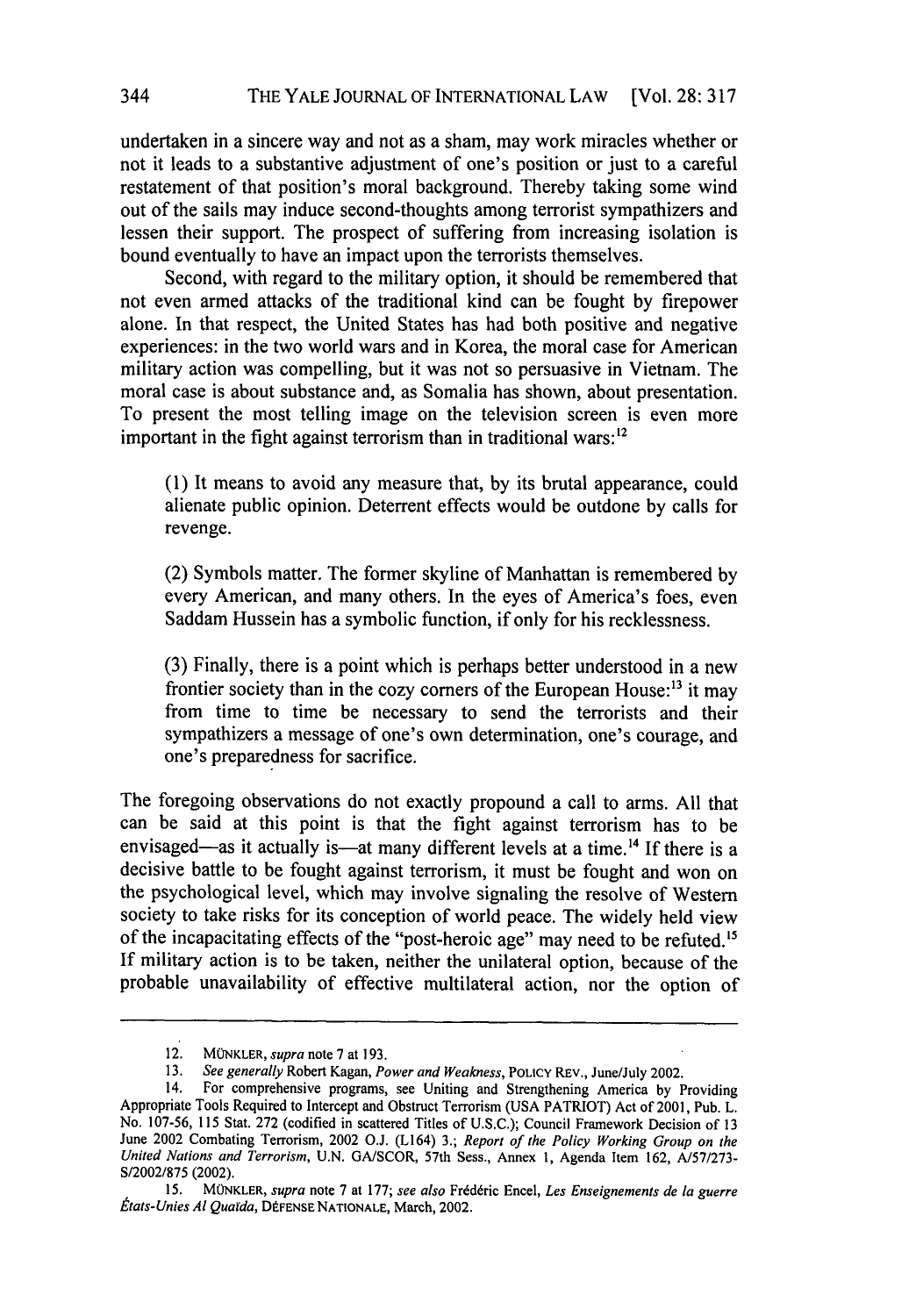preemptive strikes, because of the greater damage they might help to avoid, can be generally left aside.'6 But those very options also present a particular challenge to legal analysis.

#### III. THE RIGHT TO SURVIVAL IN THE BOUNDS OF LEGAL RATIONALITY

The procedural posture of the *Nicaragua* case prevented the International Court of Justice from applying multilateral treaty law, including the legal rules contained in the U.N. Charter.17 The Court therefore had to base its decision on the merits on other sources of international law, such as bilateral treaties and customary international law. Referring to the language of the Charter--"inherent right" in the English text and "droit naturel" in the French text-the Court held that the right of self-defense is granted under both treaty law and customary international law. $^{18}$ 

Relying on the "Definition of Aggression" annexed to General Assembly Resolution 3314 (XXIX) of December 14, 1974,'9 the Court went on to define the terms "armed attack" and *"agression arm6e"* as suggesting some link to one or more particular states backing the action.<sup>20</sup> In the *Nicaragua* case, the mere "assistance to rebels in the form of provision of weapons or logistical or other support" was explicitly denied the effect of attributing the responsibility for private operations to a particular state.<sup>21</sup>

Under that standard, the attack on the World Trade Center and the Pentagon can hardly be qualified as an armed attack on the part of Afghanistan against the United States.<sup>22</sup> To be sure, arguing for a lower standard than the one set by the Court is possible,<sup>23</sup> albeit unrelated to the logic of fighting society-induced terrorist attacks. Yet there is, as will be elaborated below, an emerging rule of customary law that directly addresses society-induced terrorist attacks. That rule focuses on fighting terrorism rather than fending off ongoing attacks launched by one or more foreign states under the standard developed by the Court.

The possibility of further evolution of customary law outside the Charter will have to be justified by reference firstly to the written law of Article *51,* and secondly to the law and practice of collective security. Thirdly, the

21. *Id.* at 104.

<sup>16.</sup> THE WHITE HOUSE, THE NATIONAL SECURITY STRATEGY OF THE UNITED STATES OF AMERICA, Sept. 2002, at 6, 13, *available at* http://www.whitehouse.gov/nsc/nss.html.

<sup>17.</sup> Military and Paramilitary Activities (Nicar. v. U.S.), 1986 I.C.J. 14, 38 (June 27).

<sup>18.</sup> **Id.** at 102.

<sup>19.</sup> For the text of the definition, see the "Draft Definition of Aggression" in the *Report of the Working Group of 12 April 1974,* U.N. Special Committee on the Question of Defining Aggression, 29th Sess., at 3-6, U.N. Doc. A/AC.134/L.46. This report was made an annex to G.A. Res. 3314, U.N. GAOR, 29th Sess., Supp. No. 31 (1974).

<sup>20.</sup> *Military and Paramilitary Activities,* 1986 I.C.J. at 103.

<sup>22.</sup> *See, e.g.,* Pellet & Pellet, *supra* note 4 at 65, 69.

<sup>23.</sup> *See* Franck, *supra* note 5; Greenwood, *supra* note 5. For a discussion of the safe-haven argument see Michael Byers, *Terrorism, the Use of Force and International Law After 11 September, 51* INT'L & COMp. L. Q. 401, 409 (2002); Carsten Stahn, *Collective Security and Self-Defense after the September 11 Attacks,* 10 TILBURG FOREIGN L. REv. **10,** 26 (2002).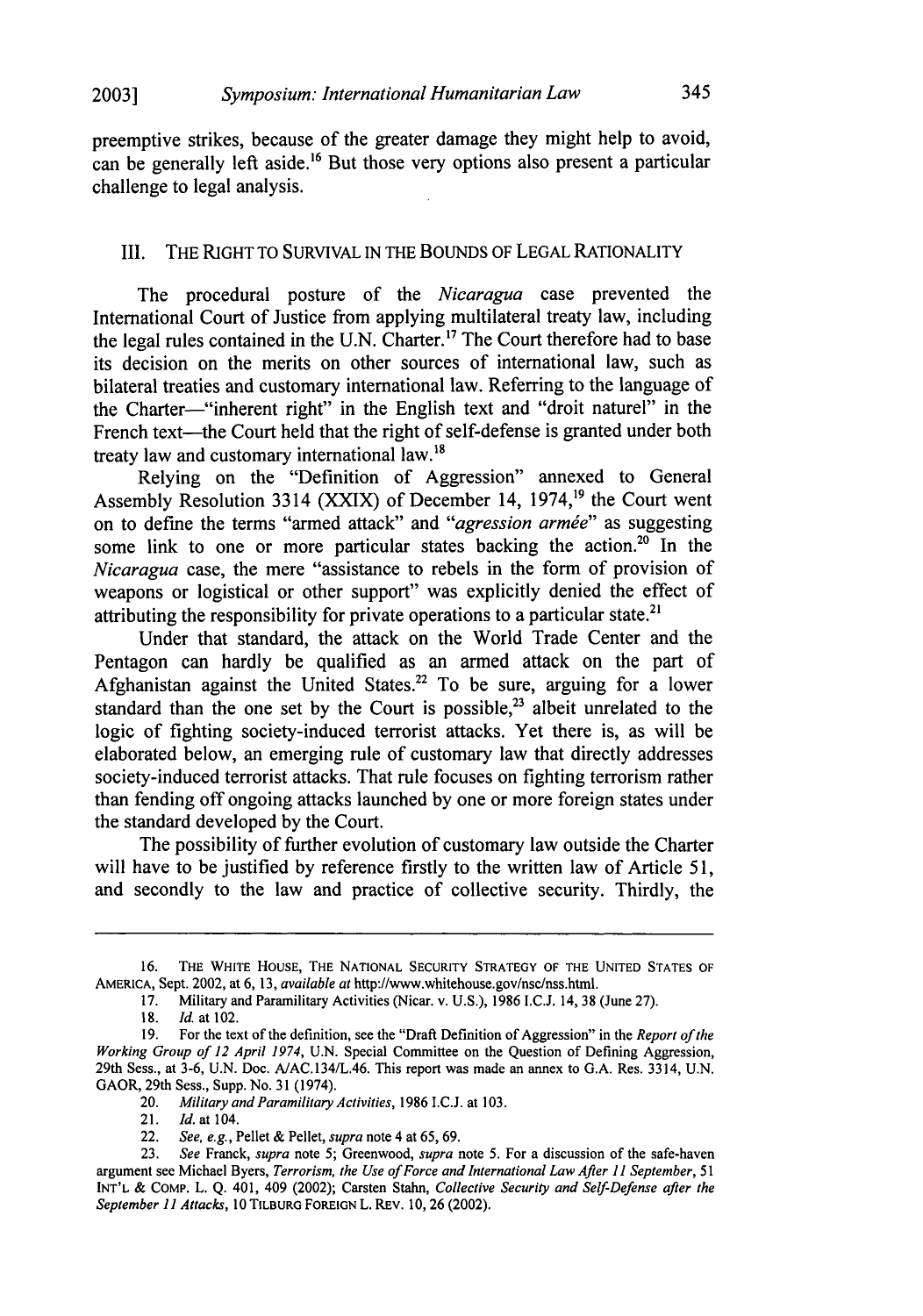conceptual basis of an emerging customary rule will be identified as a starting-point for a discussion of the rule's contents in Part IV.

#### A. *The Limited Applicability of the "Armed Attack" Requirement*

By the very choice of terms in Articles 2(4) and 51, the drafters of the Charter may have restricted the treaty law as well as the customary law on self-defense at a level below the eye-for-an-eye standard self-defense is normally accorded. Certain acts may be prohibited under Article 2(4) without qualifying as an "armed attack," in which case the victim state would be prevented from taking recourse to self-defense under Article 51. That restriction, whatever effect it might ultimately have, $24$  applies to both the treaty law and the customary law of self-defense,<sup>25</sup> but, as historical recollection will show, it does so only with regard to responding to acts prohibited under the treaty law of Article 2(4).

Under the Kellogg-Briand Pact of  $1928<sup>26</sup>$  which preceded Article 2(4) of the U.N. Charter, the prohibition on the use of force covered only war proper, and the customary law exception of self-defense, though well accepted, was not even mentioned.<sup>27</sup> In 1945, the Charter proceeded to include a specific reference to the right of self-defense as an exception to the reaffirmed and newly expanded prohibition on the threat or use of force contained in Article 2(4).

Treaty law additionally restricted recourse to self-defense by introducing the "armed attack" threshold. That restriction would, of course, be meaningless unless it also modified the corresponding rule of customary law in the way stated above. The question, however, is whether the treaty law restriction also affects the possible emergence of new customary law on selfdefense against society-induced terrorist attacks.

The wording and the historical context of Article 51 both suggest a negative response. The armed attack requirement was clearly coined to preserve or restore peace with regard to the only type of attacks known at the time of the Charter's drafting, and covered by Article 2(4)-the Charter's principal rule on the subject. Indeed, Article 2(4), as follows from its introductory part, imposes obligations only upon "the Organization (i.e. the "United Nations") and its Members." Society-induced terrorist attacks are outside the purview of Article 2(4), and it would seem somewhat far-fetched if Article 51 were read to restrict defense against them by interpreting the "armed attack" requirement as generally prohibiting self-defense against attacks originating from society.

<sup>24.</sup> For an extensive discussion of that notorious "gap" in the law of self-defense, see Randelzhofer, *supra* note **5,** at 790.

<sup>25.</sup> *Id.* at 793.

<sup>26.</sup> General Treaty Providing for the Renunciation of War as an Instrument of National Policy, Aug. 27, 1928, 46 Stat. 2343, 94 L.N.T.S. 57.

<sup>27.</sup> Albrecht Randelzhofer, *Article 2(4), in* **I** THE CHARTER OF THE **UNITED NATIONS,** *supra* note 5, at 116.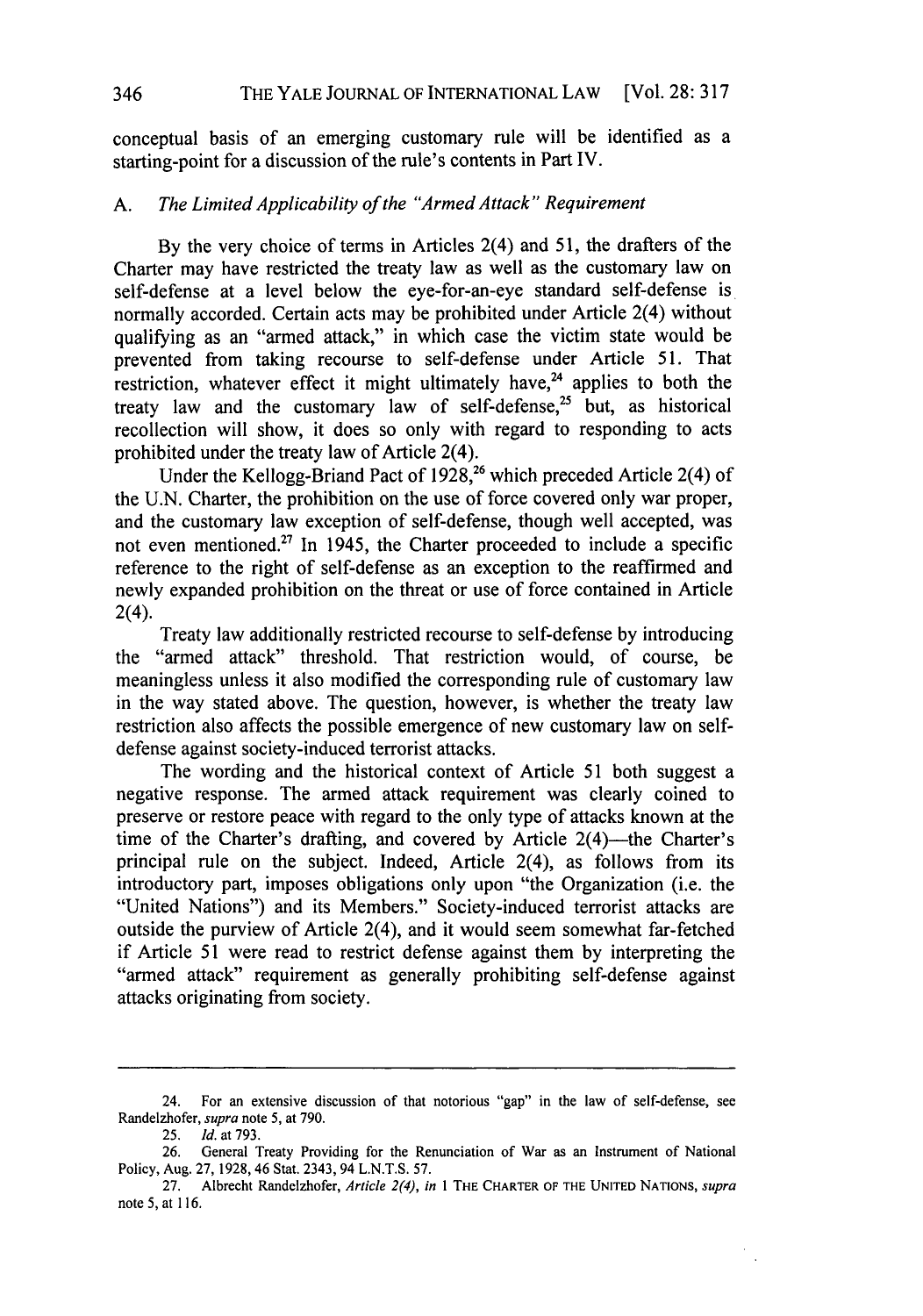## B. *The Room Left to Unilateral Action*

While freed from the constraints of the "armed attack" requirement, the customary law on self-defense might still be considered superseded by the system of collective security set out in Chapter VII of the Charter. In post-September 11 international law doctrine, a strong, maybe dominant, line of reasoning is as follows: since Article 51 fails to permit unilateral recourse to military force in response to terrorist attacks not attributable to a particular state, let alone by way of preemptive strikes, any military response to acts of terrorism must be authorized under the broader requirements of Chapter VII (presupposing a majority vote in the Security Council with no veto cast by any of its permanent members).28

There is certainly something attractive about that view. The United Nations system would be strengthened with the prospect of avoiding illconsidered unilateral action by the only remaining superpower or a regional hegemon. The legal stringency of this theory, however, falls short of its popular appeal.

With regard to self-defense against armed attacks attributable to a state, Article 51 only limits the duration of measures of self-defense "until the Security Council has taken measures necessary to maintain international peace and security."29 From a legal point of view, prioritizing collective security would therefore presuppose the assumption that, in the one or other way, a monopoly of decision-making has been entrusted to the Security Council under Chapter VII: whenever, in a particular case, the narrowly interpreted criteria of Article 51 were not met, it would be for the Security Council to authorize or to block any exercise of a customary law of self-defense.

The Charter does not contain a rule providing for such a Security Council prerogative. Moreover, the thesis that effective peace-making under Chapter VII need not restore a state's territorial integrity, and may yet block any further exercise of the attacked state's right of self-defense, $30$  seems irreconcilable with the language of Article 51, pursuant to which "nothing in the present Charter shall impair the inherent right of . . . self-defense."<sup>31</sup> State practice might, however, develop so as to expand the role of collective security at the expense of any new customary law on self-defense against society-induced terrorist attacks. Yet can current practice really be interpreted in that way?

The first reaction of the Security Council to the attacks of September 11 was to "recognize" the right of self-defense, on the one hand, and to qualify the attacks "as a threat to international peace and security" as well as to express the Council's "readiness to take all necessary steps to respond to the terrorist attacks," on the other hand. $32$  This act of recognition identifies the

<sup>28.</sup> *See, e.g.,* Antonio Cassese, *Terrorism Is Also Disrupting Some Crucial Legal Categories ofInternational Law,* 12 EUR. J. **INT'L** L. 993, 1000 (2001).

<sup>29.</sup> U.N. CHARTER art. 5 *1.*

<sup>30.</sup> For a carefully argued presentation of that view, see Nico KRISCH, **SELBSTVERTEIDIGUNG UND** KOLLEKTIVE SICHERHEIT 405-12 (2001).

<sup>31.</sup> U.N. CHARTER art. 51.

<sup>32.</sup> S.C. Res. 1368, U.N. SCOR, 56th Sess., 5470th mtg., U.N. Doc. S/RES/1368 (2001).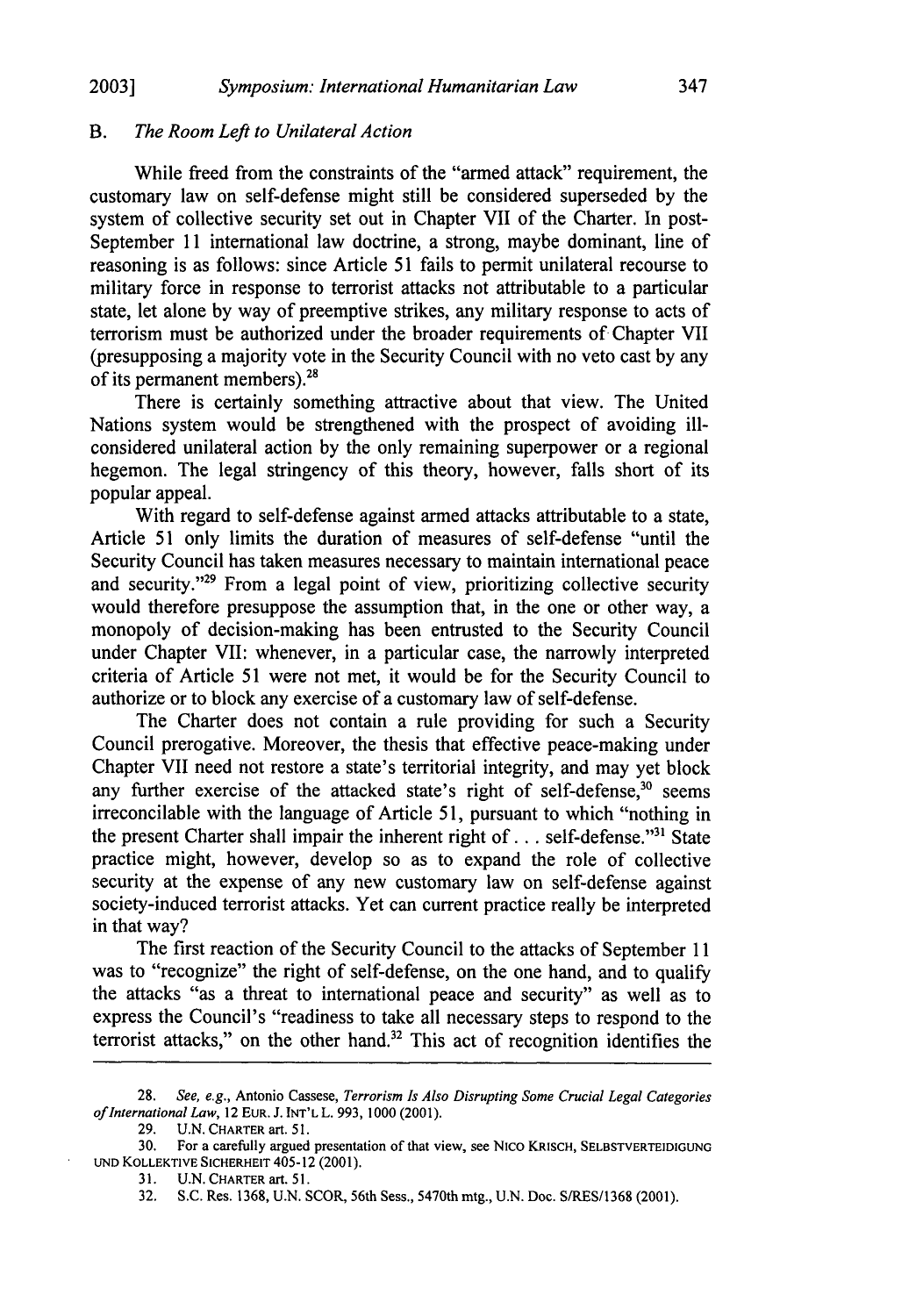basis for a unilateral response but, in the absence of a verifiable target at that early moment, the resolution fails to endorse any specific action. In addition, Resolution 1368 takes up the language of Article 39 of the Charter and even expresses a commitment to multilateral action. Only afterwards did the Council, while reaffirming its previous resolution, explicitly refer to Chapter VII and set out a comprehensive program of action to combat "international terrorism."33

The debate over whether the Council's obvious attempt to seize control of the situation amounts to state practice, making unilateral recourse to military force dependent on its prior authorization, is still on-going. So far, neither the Council's reaction to the military intervention in Afghanistan, nor its reaction to what, in November 2002, merely amounted to a threat of unilateral action against Iraq permits the conclusion that collective security constitutes the only lawful response to society-induced acts of terrorism:

(1) Resolution 1378 of November,  $14 \cdot 2001$ ,<sup>34</sup> focuses on how to alleviate the plight of the Afghan people. Neither this nor any other resolution brands the intervention in Afghanistan as illegal under Article 51 and thus in violation of Article 2(4).

(2) Resolution 1441 of November 8, 2002,<sup>35</sup> partly modeled after Resolution 678 of November 29, 1990,<sup>36</sup> which precipitated political decision-making leading to the war against Iraq in 1991, gives Iraq a "final opportunity" to comply with its disarmament obligations. But, in contrast to its historic antecedent, it fails to state what would happen if that final opportunity were missed without, however, precluding unilateral action either. Like Resolution 1378, Resolution 1441 also fails to treat the threat of military action accompanying the deliberations of the Council as tantamount to the use of force and therefore, unless put forward in legitimate self-defense, as violative of Article 2(4).

State practice so far fails to accord the Council an unwritten prerogative on all matters of self-defense against society-induced acts of terrorism. Even as seen from a post Iraq war perspective,  $37$  the common denominator of state practice and opinio juris on fighting society-induced terrorism at most reflects an obligation to undergo a serious attempt at multilateral decision-making in the U.N. framework.

C. *The Conceptual Basis of Self-Defense Against Society-Induced Terrorism*

<sup>33.</sup> S.C. Res. 1373, U.N. SCOR, 56th Sess., 4385th mtg., U.N. Doc. S/RES/1373 (2001).

<sup>34.</sup> S.C. Res. 1378, U.N. SCOR, 56th Sess., 4415th mtg., U.N. Doe. S/RES/1378 (2001).

<sup>35.</sup> S.C. Res. 1441, U.N. SCOR 57th Sess., 4644th mtg., U.N. Doe. SIRES/1441 (2002).

<sup>36.</sup> S.C. Res. 678, U.N. SCOR, 45th Sess., 2963d mtg., U.N. Doc. S/RES/1678 (1990).<br>37. For that perspective, see infra Part V.

For that perspective, see infra Part V.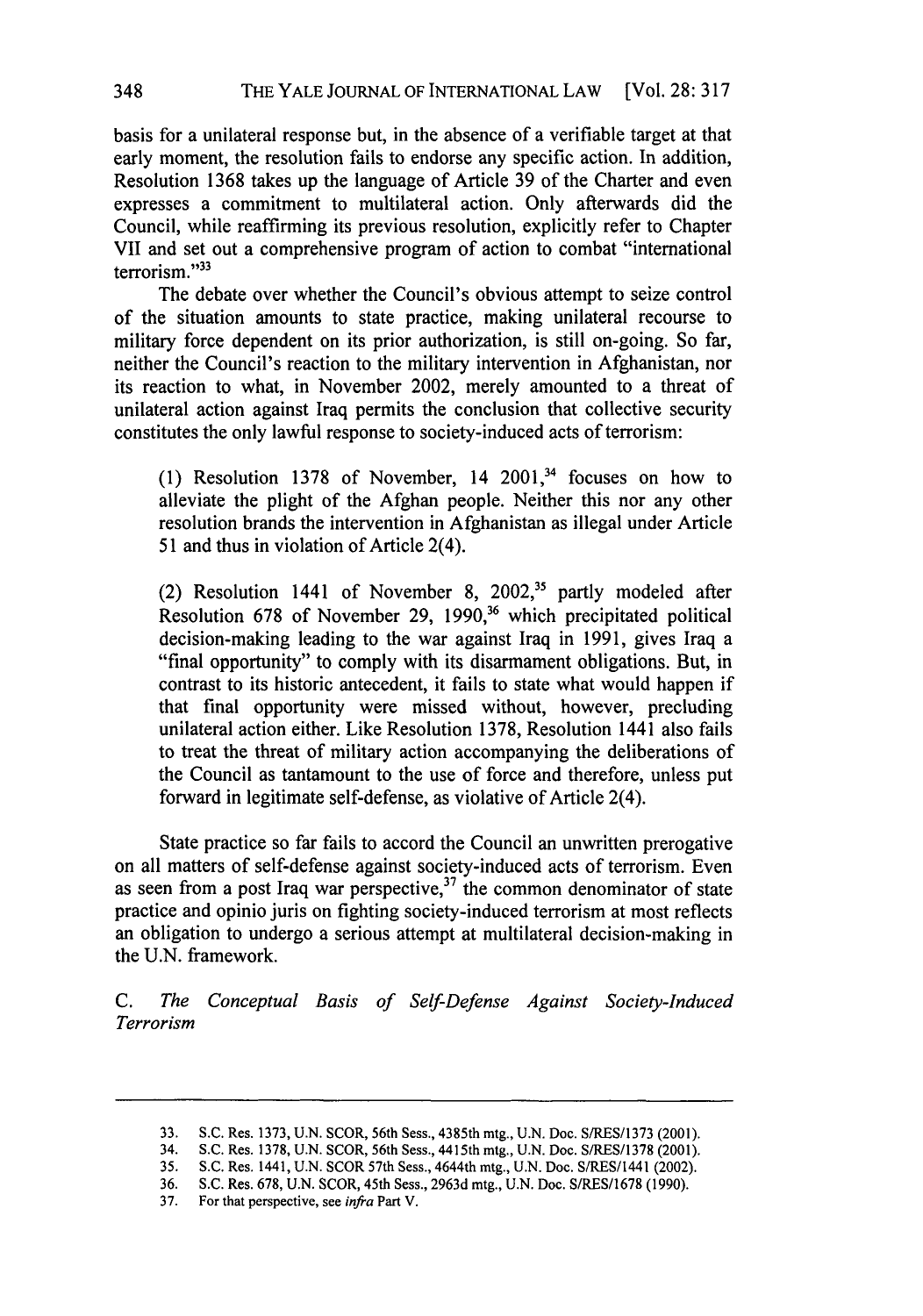## The inapplicability of the "armed attack" requirement and the absence of a constant practice of exclusive recourse to collective security open the way toward the development of new customary law, which may allow for a unilateral recourse to military action against society-induced terrorist attacks. Neither that fact, nor the actual interventions in Afghanistan and Iraq, suffice to establish a new rule of customary law. On the conceptual side, however, the grounds for an emerging rule of customary law seem well prepared. The pertinent concepts can be derived from the traditional law of self-defense as it has been developed by the International Court of Justice.

The principle found to underlie the right of self-defense is the right of a state to fight for its survival. In the *Nuclear Weapons* advisory opinion, the Court stated that right in the context of a state taking resort to self-defense in a desperate situation, "when its survival is at stake."<sup>38</sup> With regard to resorting to nuclear weapons, the judges proved unable to agree on the legal consequences to draw from that principle.<sup>39</sup> With regard to fending off terrorism, however, survival seems a principle clearly in point: terrorists, if equipped with weapons of mass destruction,<sup>40</sup> may threaten the physical survival of the victim state. It is not, as in the case of employing nuclear weapons, the other way around. Moreover, the situation of a people living under the constant threat of a recurrence of 9/11-type events falls short of survival in human dignity.

The exercise of the right to survival, as of any other right, is bounded by rationality. Rationality in law may generally be expressed by the principles of necessity and proportionality. The International Court of Justice was right to find that those principles constitute corollaries of the right of self-defense. 4' That finding applies to the right of self-defense against society-induced terrorist attacks as well. By limiting a state's exercise of its right to survival, the principles of necessity and proportionality give guidance to the evolution of operative rules on self-defense against society-induced terrorist attacks.

## IV. NECESSITY AND PROPORTIONALITY OF MILITARY RESPONSES

In the face of less intrusive alternatives, a military response is bound to prove unnecessary and thus illegal. Similarly, measures that cannot possibly reach their objectives would not constitute a necessary response. In addition, proportionality requires the intrusiveness of the measures applied to be commensurate with the goals pursued. In the light of those and other aspects of necessity and proportionality, the three most pressing problems of the military option in fighting terrorism will be discussed below: the relationship between unilateral and multilateral responses, the appropriateness of preemptive strikes, and the choice of target state.

<sup>38.</sup> Legality of the Threat or Use of Nuclear Weapons, 1996 I.C.J. 226, 263 (Advisory Opinion of July 8).

<sup>39.</sup> *Id.* at 266.

<sup>40.</sup> For a discussion of that risk, see, e.g., Robin Blackburn, *The Imperial Presidency, the War on Terrorism, and the Revolutions of Modernity,* 9 CONSTELLATIONS 3, 30 (2002).

<sup>41.</sup> Military and Paramilitary Activities, 1986 I.C.J. at 103; Legality of the Threat or Use of Nuclear Weapons, 1996 I.C.J. at 246.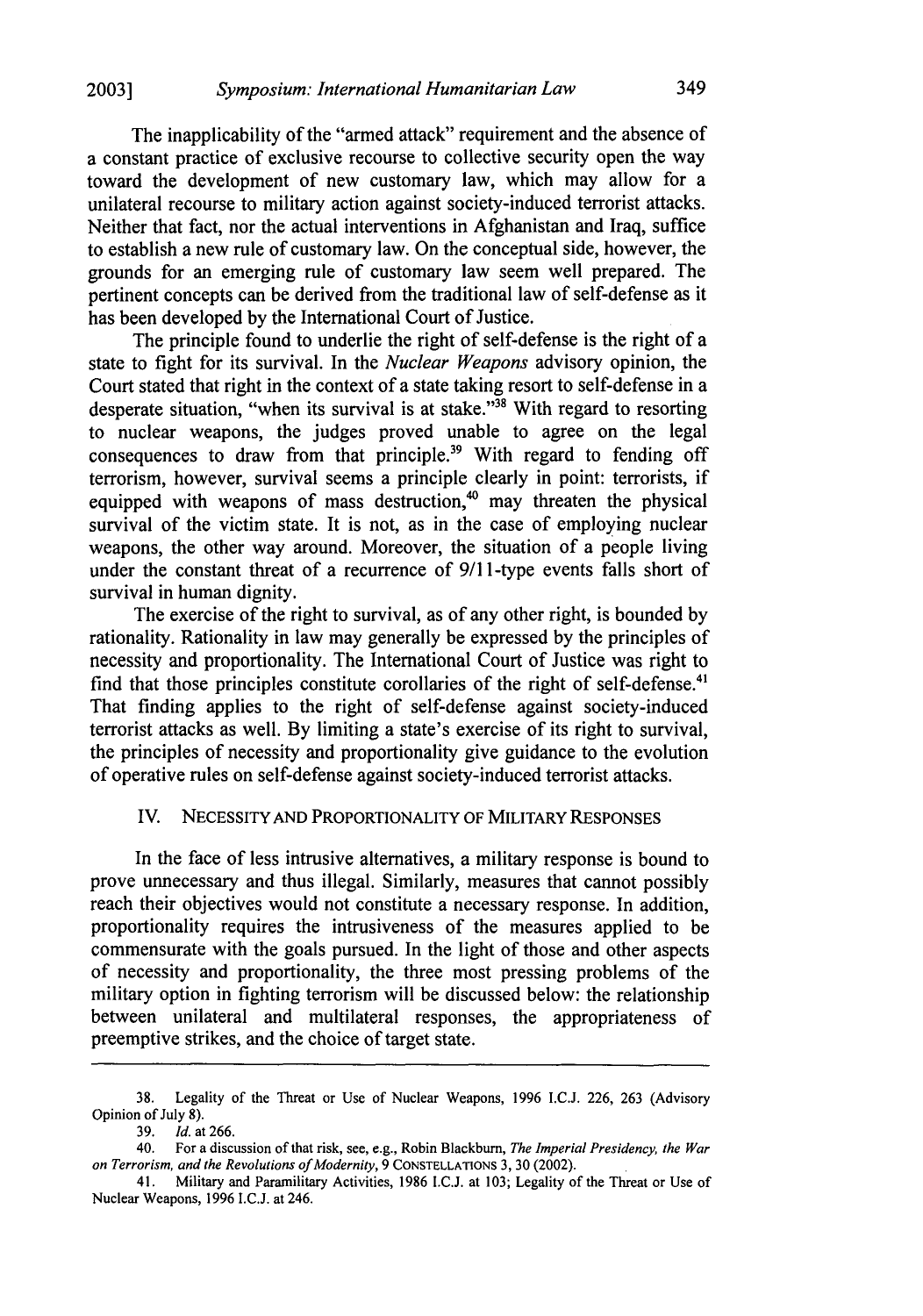#### A. *Subsidiarity of Unilateral Action*

Had a terrorist attack of the September 11 variety occurred before the end of the Cold War, collective security would almost certainly have been unavailable to the state victim of the attack.<sup>42</sup> Since the end of the Cold War the prospects for the Council to use its powers under Chapter VII, and to assume effective control of a crisis situation, may have improved. But satisfactory results cannot be taken for granted. The victim state's choice of unilateral response might, for a variety of reasons, fail to draw the support of the majority of the member states represented in the Council and, of course, the casting of a "nyet" in the terms of good old Stalinist times by one or more of the permanent members of the Council still constitutes more than a faint possibility.

To be sure, there may be sound reasons for a permanent member to cast a veto and, even more so, for a majority of members to block the mounting of an effective response to a society-induced terrorist attack. Such lack of support is likely to reflect policy concerns that correspond to shortcomings under the legal principles of necessity or proportionality. But there may also be cases where the grounds for refusing support are not so sound and quite unrelated to the issue under review. In that case, should an exercise of the right of self-defense be barred merely on account of a refusal of support by the Security Council? If so, possible target states that wish to obtain legal protection against military action responding to terrorist attacks would merely have to secure the veto of a single permanent member of the Security Council or to obstruct the taking of a majority vote. The exercise of a state's right to survival can hardly be considered dependent on the opportunism of members of the Security Council. To safeguard the right to survival, unilateral action may eventually prove necessary.

Multilateral action, however, remains the preferable course of action also as a matter of law. The necessity of multilateral action can be more easily established. Sympathizers may be led to realize that world public opinion as expressed by a unanimous or majority vote of the Security Council is turning against them. Furthermore, the appraisal of the facts and of the law in a particular case is less prone to misjudgment if it can be based on the opinion of the many rather than the few.43

From a normative viewpoint, the two statements made above-on the residual necessity of unilateral action and the preferability of multilateral action-can be reconciled by a rule of subsidiarity: unilateral recourse to military force is permitted if effective multilateral action proves unavailable. Multilateral action must be sufficiently effective before it can be considered "available" in the sense of that rule. Of course, this approach requires an amount of fine-tuning of the subsidiarity rule that only further discussion of various scenarios can provide.

43. For a discussion of problems of assessment, see Jules Lobel, *The Use of Force to Respond to Terrorist Attacks: The Bombing of Sudan and Afghanistan,* 24 YALE J. **INT'L** L. 537 **(1999).**

350

<sup>42.</sup> For a comprehensive, up-to-date account of applying Chapter VII see Dupuy, *supra* note 4, at 578-83.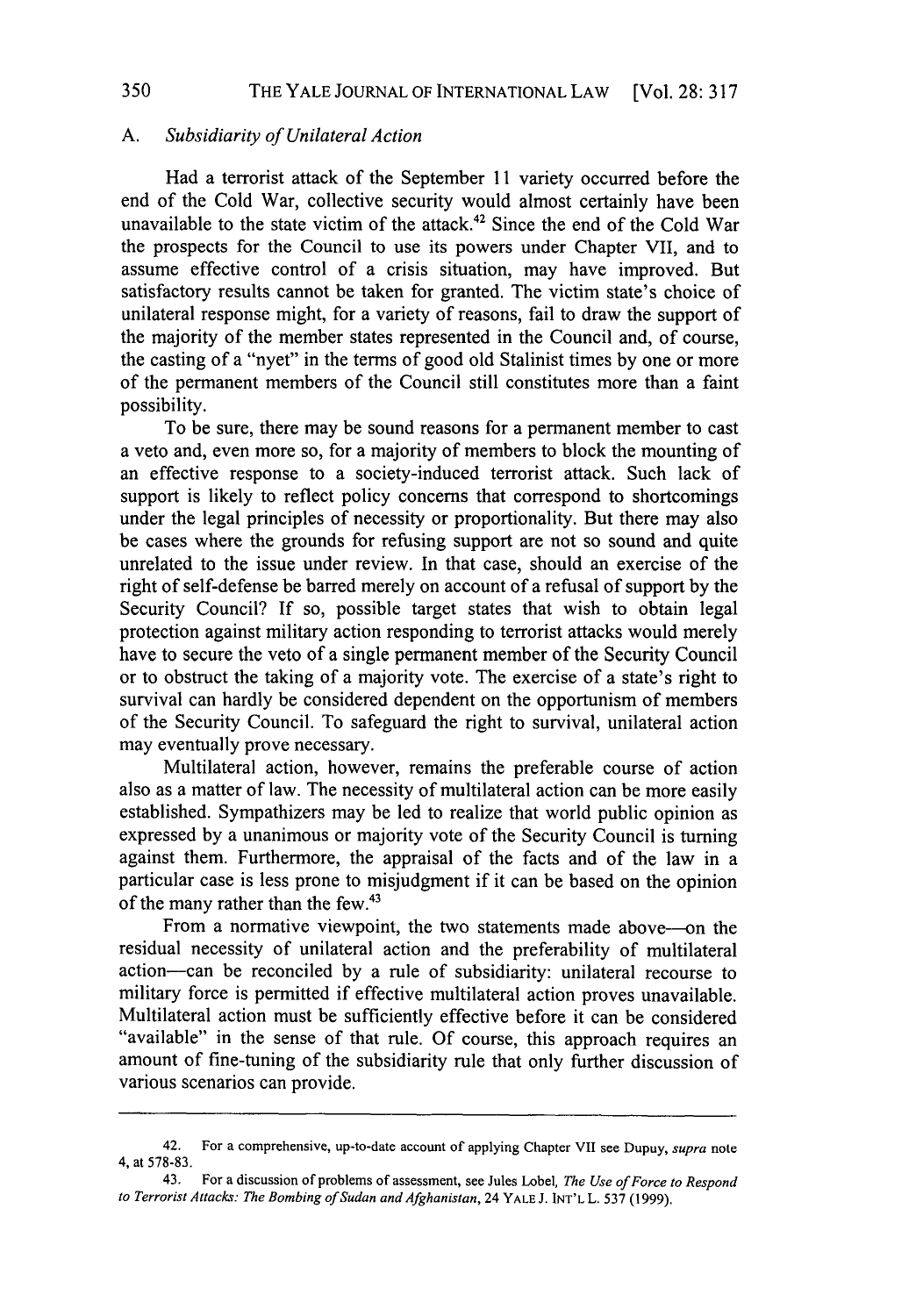## B. *The Case for Preemptive Strikes*

With regard to traditional wars, preemptive strikes are anathema. Their legality is explicitly ruled out by the requirement of the occurrence of an armed attack. It would contradict the whole idea of prohibiting the threat or use of force if preemptive strikes were permitted to escalate hostilities and have their legality established only afterwards. To be sure, with the bombers in the air, one need not wait until they drop their deadly freight on the domestic fleet peacefully anchored in a domestic harbor.<sup>44</sup> That limited exception to the traditional rule on prohibiting preemptive strikes can be framed in the venerable language following the Caroline incident of 1837 as "leaving no choice of means, and no moment for deliberation."<sup>45</sup>

The concern of foreclosing an easy pretext to outright aggression applies to terrorist attacks as well, and yet the time element has to be seen in a different light.<sup>46</sup> Terrorists choose the time for attack as it pleases them. How could one expect the state victim of such an attack to postpone its response until the aircraft are on their way next time? In that respect, self-defense against terrorist attacks follows the logic of preventive police action rather than the one of fighting an enemy army.

The necessity and proportionality of preemptive strikes require careful scrutiny. Will a preemptive strike bring effective relief or turn out to be counterproductive, for instance, by upsetting public opinion? To what extent are innocent lives likely to be affected? The burden of proof for a satisfactory answer to those and many other questions lies upon the state engaging in a strategy of preemptive strikes. The odds are against considering them legal. The only point is that, the time element being less compelling, their legality cannot be ruled out altogether.

## C. *The Choice of the Target State*

"Next Stop Baghdad?"<sup>47</sup> The choice of that heading for a recent article in *Foreign Affairs* highlights the problem in an almost cynical manner. It brings to one's mind more potential "stops" along the way, and yet the choice of target almost inevitably means infringing upon the territorial integrity of a foreign state and jeopardizing innocent lives.

With regard to traditional wars, the notion of "armed attack" adequately reflects necessity: attacks are to be quelled by taking measures of self-defense against the state of origin. But where do society-induced terrorist attacks originate? Having by definition excluded the attributability of society-induced attacks to a particular state, that question seems quite pointless. Pursuant to the logic of the fight against terrorism, it should rather be asked against which

<sup>44.</sup> Robert Jennings & Arthur Watts, *Self-Preservation and Self-Defense, in* OPPENHEIM'S **INTERNATIONAL** LAW 421 (9th ed. 1992); for a narrower view, see RANDELZHOFER, *supra* note 5 at 803.

<sup>45.</sup> Wemer Meng, *The Caroline, in* **I** ENCYCLOPAEDIA OF PUBLIC INTERNATIONAL LAW 537 (Rudolph Bernhardt ed., 1992).

<sup>46.</sup> *See, e.g.,* Robert W. Tucker, *The End of a Contradiction?,* NAT'L INTEREST, Fall 2002, at 5,6.

<sup>47.</sup> Kenneth M. Pollack, *Next Stop Baghdad?,* FOREIGN AFF., Mar./Apr. 2002, at 32.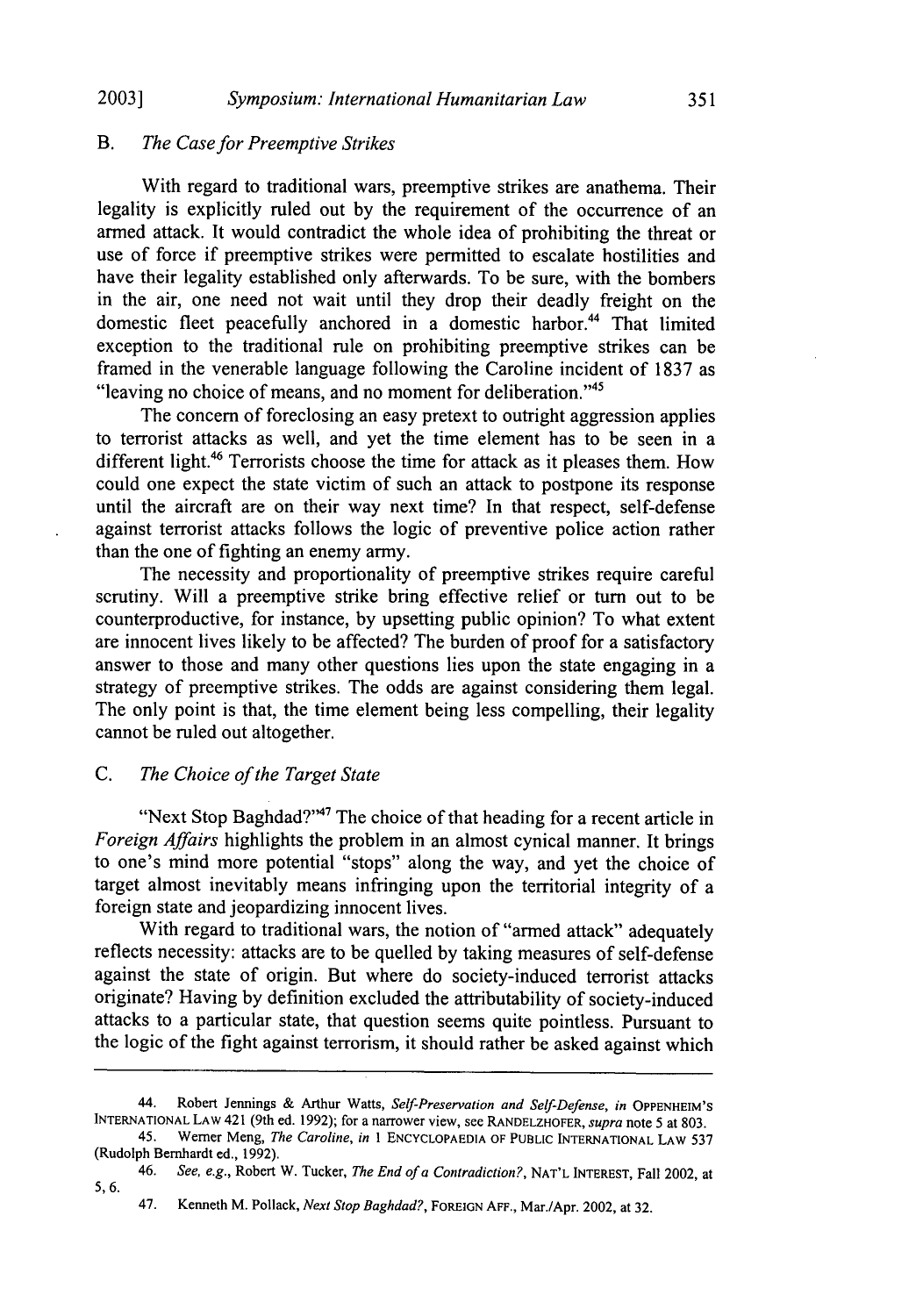state it may be permissible to invoke the right to survival within the bounds of necessity and proportionality.

The very term "survival" sets a threshold that excludes any frivolous choice of targets. After all, the target state must be presumed to lack the right to defend itself once the victim state's right of self-defense is acknowledged. Only grave shortcomings in the fight against terrorism could justify singling out a state to suffer measures of self-defense. Pending farther reaching treaty law, the present scope of obligations with regard to that fight can be derived from Resolution 1373 of September 28, 2001, which was formally adopted under Chapter VII and hence is binding under Article 41 of the Charter.<sup>48</sup>

Under the requirement of necessity, the establishment of links to previous terrorist attacks, even if they come close to the standard of attributability set by the Court in *Nicaragua,* seems less significant than the facilitation of future attacks. In that respect, the presence of al Qaeda command centers and training camps provided an ominous link to Afghanistan. At present, the collective imagination is, of course, dominated by the Iraq scenario: if, as seems to be the case, Iraq does not figure among the primary host states of the al Qaeda network, what else could have justified making it a target state in the fight against terrorism?

Iraq-as well as several other states-has an impressive record of ignoring UN resolutions.49 Furthermore, Iraq is known to have used chemical weapons in the past, and even if it does not continue to store any weapons of mass destruction, it must be considered capable of producing more of them. And who could exclude the possibility of some of those weapons being passed on to another group of terrorists ready to commit suicide? Above all, the former leaders of Iraq generously lent support to an unqualified hatred of anything American and thereby possibly contributed to encouraging further terrorist attacks.

Did the aggregation of those points justify military action, the risk of causing numerous victims among the civilian population of Iraq notwithstanding? The criteria for an answer again are the necessity and proportionality of any measure to be taken. After the process of U.N.-led inspections ended in a draw, the ultimate conclusion depends heavily on what Michael Reisman called "extra-arena implications,"<sup>50</sup> that is, in the present context, the positive or negative effects military action will have by discouraging other states of the region from supporting al Qaeda (and encouraging them to set up effective mechanisms of control), or by triggering innumerable new recruitments for future terrorist attacks.

With regard to Iraq, unlike Afghanistan, the evidence known at the end of April 2003 remains inconclusive. Except for a future change of the record, post 9/11 state practice must be found to have delimited the law of selfdefense against society-induced terrorist attacks from both sides-a largely approved practice in conformity with the necessity requirement in

<sup>48.</sup> *See* S.C. Res. 1373, *supra* note 33.

<sup>49.</sup> *See, e.g.,* the account given in S.C. Res. 1441, *supra* note 35.

<sup>50.</sup> W. Michael Reisman, *The Raid on Baghdad: Some Reflections on its Lawfulness and Implications,* 5 **EUR.** J. **INT'L** L. 120, 133 (1994).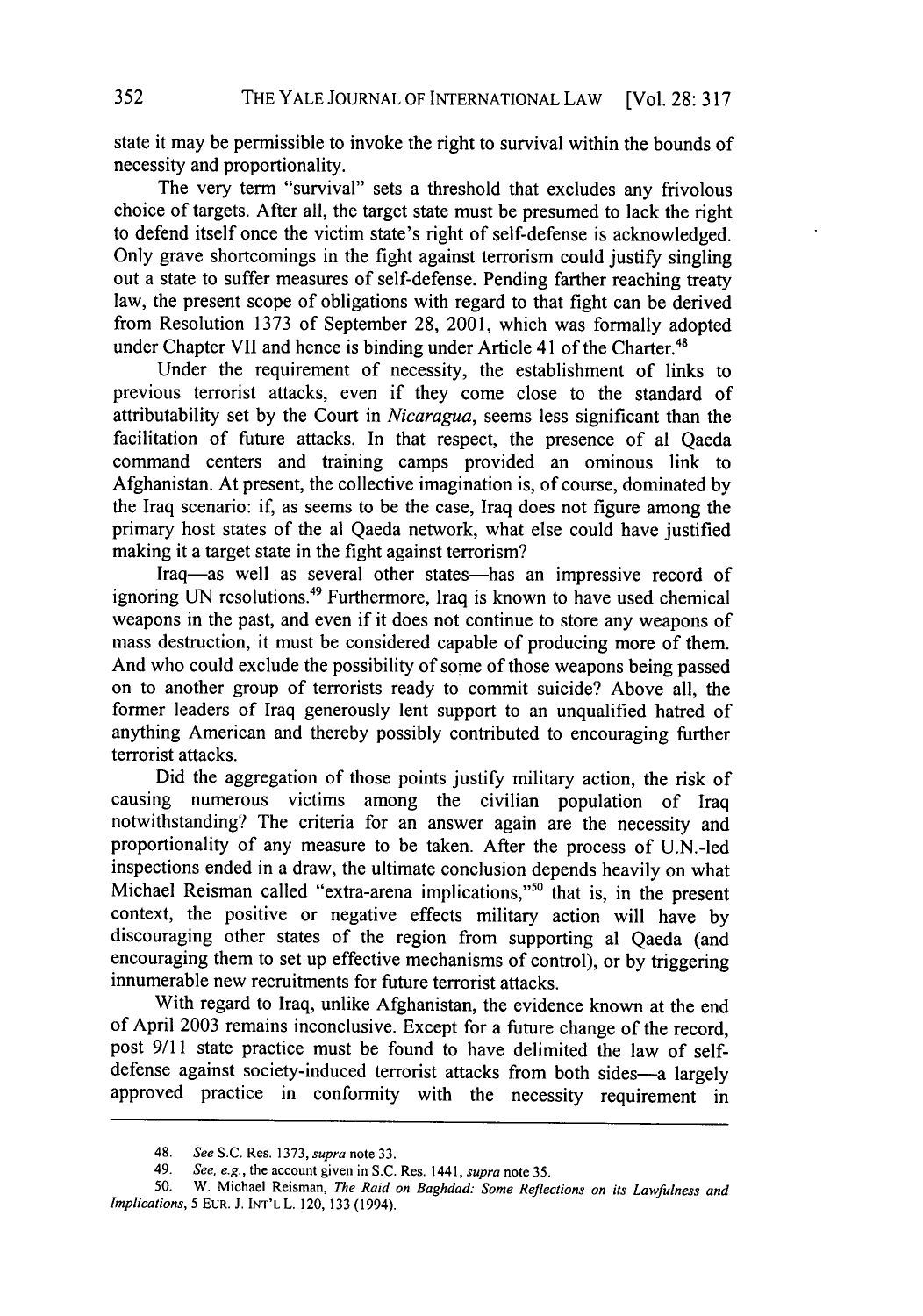Afghanistan and a widely criticized practice falling short of that standard in the case of Iraq. Generally speaking, it should be emphasized that replacing the prerequisite of an armed attack by a direct reference to the standards of necessity and proportionality does not suggest that self-defense against society-induced terrorist attacks is more easily available than self-defense against armed attacks in the sense of Article 51. On the contrary, the doubtful ability of military action to defeat terrorism makes one hesitant to single out a particular state as a target to bear the brunt of indiscriminate military action against the elusive scene of worldwide terrorism.

#### D. *Self-Defense Against Terrorist Attacks*

At the outset of the following summary, it should be remembered that terrorist attacks that amount to an "armed attack" as defined by the Court in the *Nicaragua* case trigger a right of self-defense against the foreign state or states responsible for the attack under the conditions laid down in Article 51 of the Charter and under the additional criteria of necessity and proportionality as elaborated by the Court in the *Nicaragua* case and the *Nuclear Weapons* advisory opinion.

*De lege lata,* self-defense by one or more particular foreign states against such terrorist attacks that falls short of an "armed attack" is not precluded by Article 51, nor by any absolute prerogative of the Security Council under Chapter VII as it may have been developed in state practice. The conditions for the exercise of the right of self-defense against societyinduced terrorist attacks are to be derived from the principle of a state's right to survival, on the one hand, and the principles of necessity and proportionality, on the other.

The formation of operative rules is a matter of emerging customary international law. Such rules are likely to include a strong favor of multilateral action putting unilateral (or plurilateral) recourse to military action at a subsidiary level. Absent the traditional requirement of armed attack, preemptive action will not be precluded a priori, but will remain subject to strict considerations of necessity. So will the choice of target state. The target state will primarily, yet not exclusively, be determined by its deliberate and persistent failure to live up to the international obligations of policing terrorist activities.

## V. THE POST IRAQ WAR POLICY **CONTEXT**

On rereading the December 2002 version of this paper in April 2003, no substantial changes imposed themselves except for some factual updating. Yet, the suggestion "to give drafting treaty law on the subject high priority," originally contained in Part V of the earlier draft, must be reconsidered. A reconsideration of that proposition is not prompted because substituting treaty rules for non-descript principles of emerging customary law is no longer required. Regrettably, it is prompted because the political controversy that